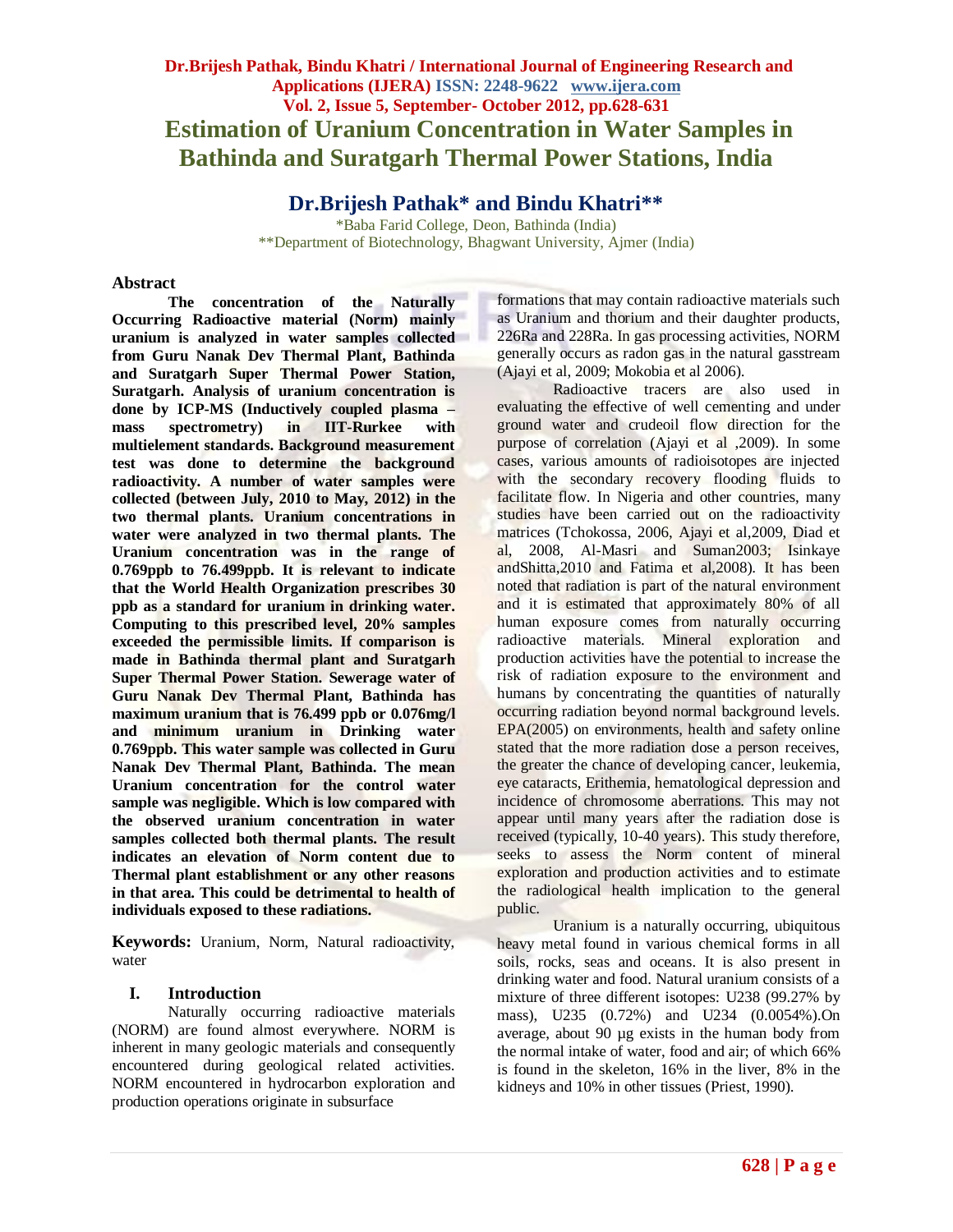### **Dr.Brijesh Pathak, Bindu Khatri / International Journal of Engineering Research and Applications (IJERA) ISSN: 2248-9622 www.ijera.com Vol. 2, Issue 5, September- October 2012, pp.628-631**

Natural contents of uranium (U) and thorium (Th) in igneous rocks are in the range 0.1-5 and 1-20 mg/Kg respectively, depending on the type of rock. Felsic rocks, such as granite, usually contain more U and Th than mafic rocks, such as basalt and dunite.Under oxidizing conditions uranium occurs in the soil solution at low pH as the uranyl ion, UO2+2 , or as hydrolysis products of this ion. At higher pH the Uranyl ion may form complexes with carbonate ions. These complexes may be relatively mobile in soils and<br>ground water, because of their negative ground water, because of their negative charge.Organic acids, such as acetic acid and oxalic acid, may form soluble complexes with U and Th, and thus increase the solubility of these elements in soils.Uranium contents in average soils are in the range of 1-4 mg/Kg, and thorium contents in the range of 2-12 mg/kg. Contents of U and Th in mineral soils increase with clay content, due to adsorption at the surface of clay minerals and to the higher U and Th contents of minerals in the clay fraction relative to contents in coarser soil constituents. Material and Methods

### **II. The Study Area**

#### **Suratgarh Super Thermal Power Station:**

It is located 27 km away from Suratgarh town in SriGanganagar district and -15 Km from suratgarh to Biradhwal on NH15, then 12km in east from NH-15 It has having extreme hot and cold climate temp. varies between 50°c to -1°c.

## **III. Guru Nanak Dev Thermal Plant, Bathinda:**

Guru Nanak Dev Thermal Plant is situated in Bathinda (Punjab ) on Bathinda-Malout Road.The historic town of Bathinda was selected for this first and prestigious thermal power project of the state due to its good railway connections for fast transportation of coal, availability of canal water and proximity of load centre.

### **IV. Sample Collection and Preparation**

Different water samples were collected from Guru Nanak Dev Thermal Plant, Bathinda and Suratgarh Super Thermal Power Station, Suratgarh for analysis of uranium concentration. .Analysis of Uranium was done by ICP-MS (Inductively coupled plasma – mass spectrometry A survey of the known Uranium deposits where exploration and exploitation for Uranium has earlier been carried out during sixties was done.

Sampling for the following was carried out:

Water – Water samples have been collected from the areas near and far off from the Two different thermal plants one is situated Rajasthan(Suratgarh Super Thermal Power Station, Suratgarh) and other in Punjab(Guru Nanak Dev Thermal Plant, Bathinda )place where thermal pollution is found due to thermal plant establishment. Water samples is collected as drinking water, cooling tower water and sewerage water from both plants and uranium concentration were analyzed.

Preparation of samples for analysis:

Liquid samples normally aqueous, acidified (typically 2% HNO3 or equivalent), filtered (removing particles > 0.45 um) and with a total dissolved solids content of less than 1000 ppm. Water samples are acidified with conc. nitric acid before analysis to ensure stability and comparability with calibration standards.

Estimation of Uranium concentration in water ICP-MS technique is used for analysis of uranium in water sample collected from Guru Nanak Dev Thermal Plant, Bathinda and Suratgarh Super Thermal Power Station, Suratgarh. It is a multielement analytic method. It has very low limit of detection that is in ppb (parts per billion) or below for solid and solution samples. Samples are introduced into argon plasma as aerosol droplets. The plasma dries the aerosol, dissociates the molecules, and then removes an electron from the components, thereby forming singlycharged ions, which are directed into a mass filtering device known as the quadrupole mass spectrometer.. At any given time, only one mass-to-charge ratio will be allowed to pass through the mass spectrometer from the entrance to the exit.

 Upon exiting the mass spectrometer, ions strike the first dynode of an electron multiplier, which serves as a detector. The impact of the ions releases a cascade of electrons, which are amplified until they become a measurable pulse. The software compares the intensities of the measured pulses to those from standards, which make up the calibration curve, to determine the concentration of the element. For each element measured, it is typically necessary to measure just one isotope, since the ratio of the isotopes, or natural abundance, is fixed in nature.

In this case 10 ml of the acidified water sample was taken. The samples were run on a Argon plasma or aerosol droplets in ICP-MS (Inductively coupled plasma – mass spectrometry) in IIT-Rurkee Background and standards counts were also noted to calculate the efficiency of the instrument. The results have been calculated in ppb unit.

### **V. RESULTS**

### Guru Nanak Dev Thermal Plant, Bathinda:

The Uranium concentration in different water samples are in the range of 3.436 - 76.499ppb. In water samples minimum uranium concentration in drinking water (3.436 ppb) and maximum uranium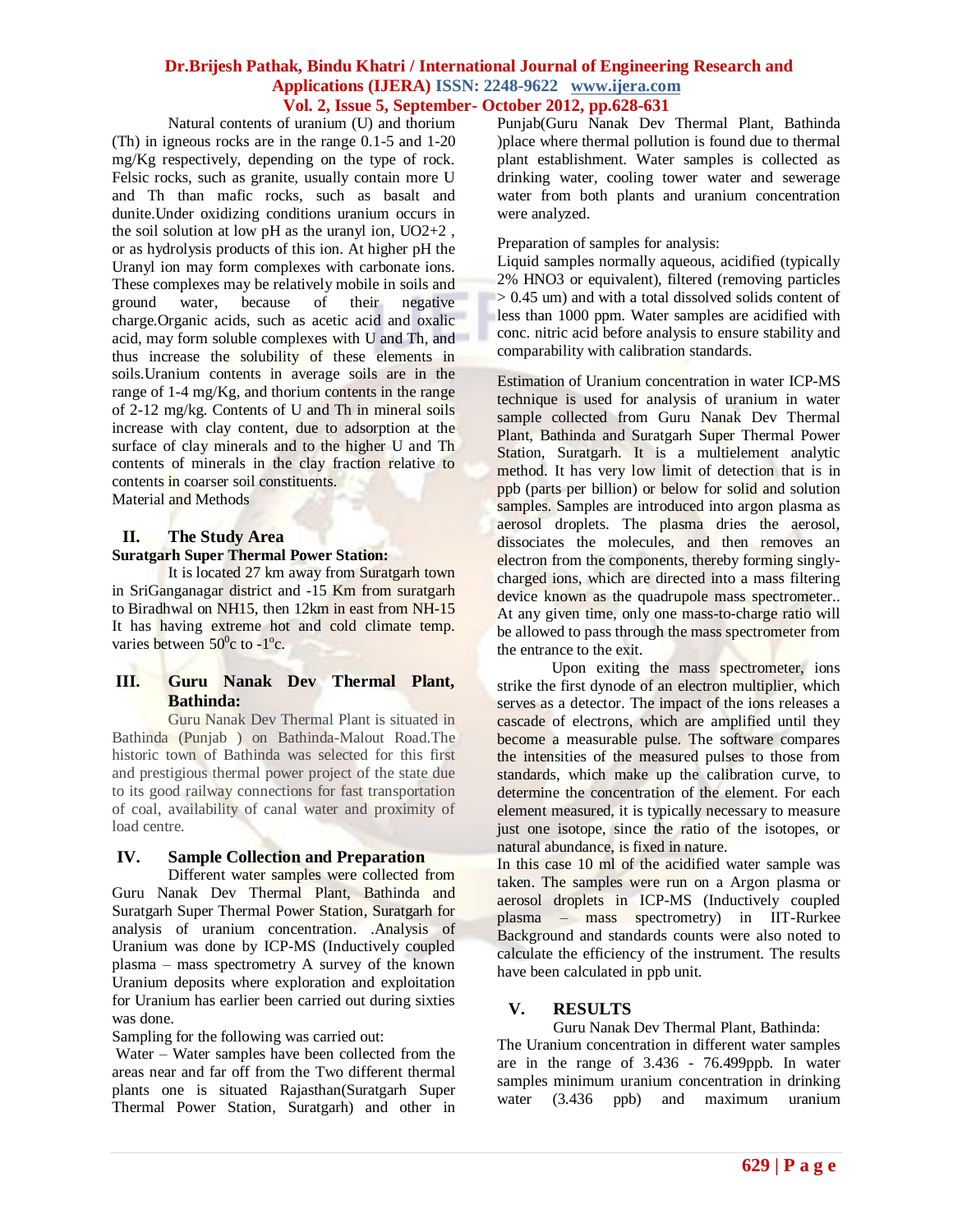### **Dr.Brijesh Pathak, Bindu Khatri / International Journal of Engineering Research and Applications (IJERA) ISSN: 2248-9622 www.ijera.com Vol. 2, Issue 5, September- October 2012, pp.628-631**

concentration (76.499ppb)were in samples collected from sewerage water from thermal plant area.

Suratgarh Super Thermal Power Station, Suratgarh. The Uranium concentration in different water samples are in the range of between 0.769 to 2.144ppb. In water samples minimum uranium concentration in waterworks water (0.769 ppb) and maximum uranium concentration (2.144ppb ) were in samples collected from drinking water of thermal plant area.

#### **Discussion**

Uranium in local soil mainly arises as a result of weathering of rocks, mining activities and use of phosphatic fertilizers in agriculture. In turn, it leaches out and mixes with water and get distributed in the local environment (Eisenbud, 1987).

Among the parameters involved in the probable contamination of human food chain by uranium tailings pile, migration of radionuclides and conventional toxins through subsoil seepage assumes significance. Processing of uranium ore leaves behind a large volume of low specific activity waste which is retained in the tailings pond. The chemical additives in the milling process account for the contribution of conventional toxins such as manganese, sulphate, chloride, etc.

Uranium content in average soils is in the range of 1-4 mg kg-1 and thorium contents in the range of 2-12 mg kg-1. Contents of U and Th in minerals soils increase with clay content, due to adsorption at the surface of clay minerals and to the higher U and thorium contents of minerals in the clay fraction relative to contents in coarser soil constituents.

Rumble and Bjugstad (1986) determined uranium and radium concentration in plants growing on uranium mill tailings in South Dakota. The U concentrations in mill tailings averaged 13.3µg g-1 compared to  $5.1\mu$ g g-1 in soils from control sites. U concentration in plants from tailings averaged 3.6 µg g-1, but only 3.4 µg g-1 from control sites.

Lakshmanan and Venkateswarlu (1988) studied uptake of U by potatoes, Raphanus sativus, Lagenaria leucantha, Solanum melongena and Abelmoschus esculentus in pots by spiking soil and irrigation water with uranium. Increase in U was observed with increased U in water but not soil. However, the concentration factor for uptake of U by vegetables decreased with increase of U in the water. In rice, concentration in the grain was significantly less than in the husk, which was significantly less than in straw.

Koul et al. (1983) while studying the uptake of uranium in the plant Cyclanthera pedata also found uranium accumulation in the order of root, stem, leaf and flower.

Tutin et al. (1980) studied the vegetation

covering the Crucea mining waste (Romania) which is characterized by coniferous forest species, consisting of Abies alba, Picea exclesa and Larix decidna and deciduous tree such as Carpinus betulus, Acer negundo and Fraxinus excelsior. The undergrowth consists of shrubs, such as Vaccinium myrtillus and Rubus idaeus and different forest species of spontaneous flora, such as Dryopteris filix-mas, Lipidium draba, Holoshoenus vulgaris, Urtica dioica, Xanthium spinosum, Festuca rubra, Agrostis tenuis, Vaccinium myrtillus and Nardus stricta.

Rubus idaeus, Abies alba, Festuca rubra, Agrostis tenuis, Nardus stricta, Lipidium draba, Urtica dioica, Xanthium spinosum showed that different capabilities of uranium assimilation and uranium are not uniformly distributed among plant tissues. The fir A. alba was found to have higher uptake of uranium (1300 ppm) than any other vegetation in the roots and twigs. R. idaeus and V. myrtillus, shrubs with edible fruits, showed meduium to high uranium concentration  $(60$  ppm) while U. dioica, H. vulgaris and X. spinosum have low (10 ppm) or no uranium retaining capacities. The roots of F. rubra, A. tenius and N. stricta and the twigs of V. myrtillus concentrated uranium as much as 3 times, the roots of L. draba concentrated uranium as much as 1.7 times, and roots of V. myrtillus had the highest concentration, as much as 6 times the uranium content in soil. Bramble (X. spinosum) had a poor uranium-retaining capacity, commonly lower than the uranium concentration in soil.

Ham et al. (1998) showed that soil adhesion made only a small contribution to the activity concentrations observed in the edible parts of crops. Sheppard et al. (1989) studied the effects of soil type on crops grown in lysimeters artificially contaminated with naturally-occurring radionuclides. This study demonstrated that soil type could have an effect on observed CRs. The study showed that values for sands were higher than those for finer textured soils, for which sorption of radionuclides would be greater

### **VI. Conclusion**

The main target of this work was to assess the naturally occurring radioactive material (Norm) content in Guru Nanak Dev Thermal Plant, Bathinda and Suratgarh Super Thermal Power Station. In this study different water samples are found where uranium concentration is high for public use as compared to control. The World Health Organization prescribes 30 ppb as a standard for uranium in drinking water. Computing to this prescribed level, **20%** samples exceeded the permissible limits. Natural radioactivity is directly related to the kind of geological layers and of their physio-chemical conditions. The overall result shows a gross